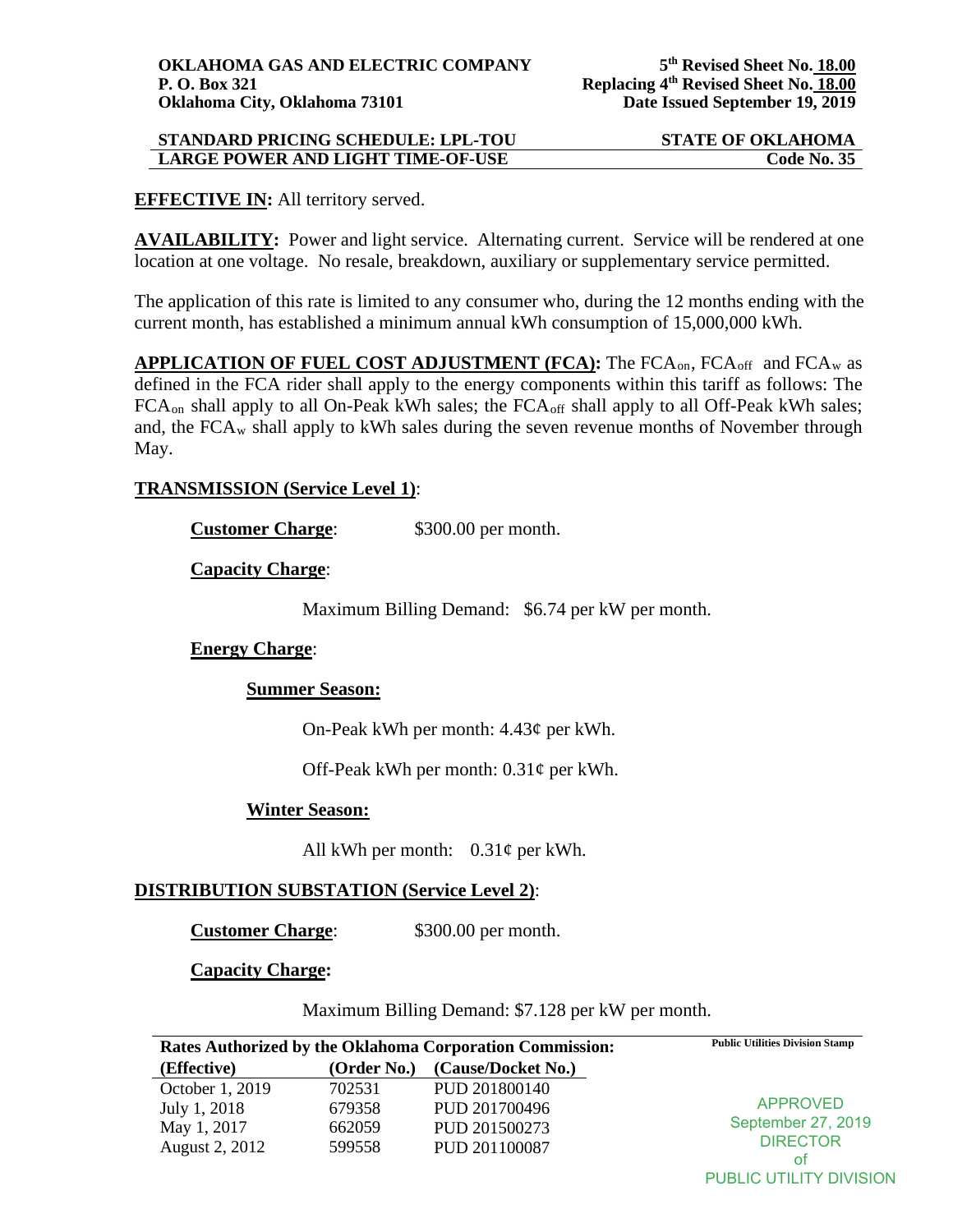### **STANDARD PRICING SCHEDULE: LPL-TOU STATE OF OKLAHOMA**<br>
LARGE POWER AND LIGHT TIME-OF-USE Code No. 35 **LARGE POWER AND LIGHT TIME-OF-USE**

## **Energy Charge**:

### **Summer Season:**

On-Peak kWh per month: 4.43¢ per kWh per month.

Off-Peak kWh per month: 0.31¢ per kWh per month.

## **Winter Season:**

All kWh per month:  $0.31\phi$  per kWh.

## **DISTRIBUTION (Service Levels 3):**

**Customer Charge:** \$135.00 per month.

## **Capacity Charge**:

Maximum Billing Demand: \$8.12 per kW per month.

# **Energy Charge**:

## **Summer Season:**

On-Peak kWh per month: 7.58¢ per kWh per month.

Off-Peak kWh per month: 0.39¢ per kWh per month.

| <b>Rates Authorized by the Oklahoma Corporation Commission:</b> |             |                    | <b>Public Utilities Division Stamp</b> |
|-----------------------------------------------------------------|-------------|--------------------|----------------------------------------|
| (Effective)                                                     | (Order No.) | (Cause/Docket No.) |                                        |
| October 1, 2019                                                 | 702531      | PUD 201800140      |                                        |
| July 1, 2018                                                    | 679358      | PUD 201700496      | <b>APPROVED</b><br>September 27, 2019  |
| May 1, 2017                                                     | 662059      | PUD 201500273      |                                        |
| August 2, 2012                                                  | 599558      | PUD 201100087      | <b>DIRECTOR</b>                        |
|                                                                 |             |                    | Οt                                     |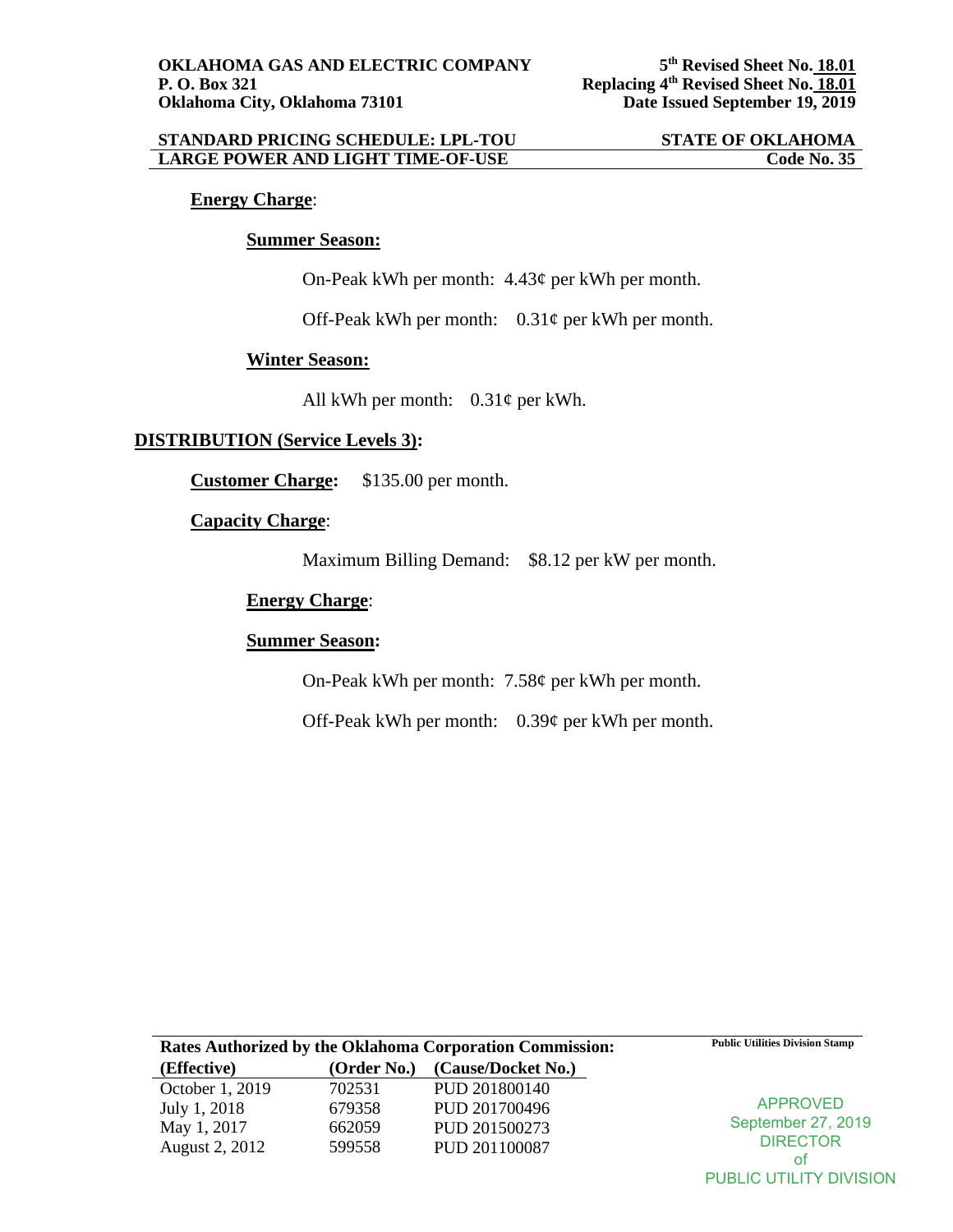### **STANDARD PRICING SCHEDULE: LPL-TOU STATE OF OKLAHOMA LARGE POWER AND LIGHT TIME-OF-USE**

#### **Winter Season:**

All kWh per month: 0.39¢ per kWh per month.

### **DISTRIBUTION (Service Levels 4):**

**Customer Charge:** \$135.00 per month.

## **Capacity Charge**:

Maximum Billing Demand: \$8.15 per kW per month.

# **Energy Charge**:

## **Summer Season:**

On-Peak kWh per month: 7.58¢ per kWh per month.

Off-Peak kWh per month: 0.39¢ per kWh per month.

## **Winter Season:**

All kWh per month: 0.39¢ per kWh per month.

### **SECONDARY (Service Level 5):**

**Customer Charge:** \$77.00 per month.

### **Capacity Charge**:

Maximum Billing Demand: \$11.51 per kW per month.

### **Energy Charge**:

## **Summer Season:**

On-Peak kWh per month: 8.44¢ per kWh per month.

Off-Peak kWh per month:  $0.73\phi$  per kWh per month

### **Winter Season:**

| Rates Authorized by the Oklahoma Corporation Commission: |                         |                    | <b>Public Utilities Division Stamp</b>                   |
|----------------------------------------------------------|-------------------------|--------------------|----------------------------------------------------------|
| (Effective)                                              | (Order No.)             | (Cause/Docket No.) |                                                          |
| October 1, 2019                                          | 702531                  | PUD 201800140      | <b>APPROVED</b><br>September 27, 2019<br><b>DIRECTOR</b> |
| July 1, 2018                                             | 679358                  | PUD 201700496      |                                                          |
| May 1, 2017                                              | 662059                  | PUD 201500273      |                                                          |
| August 2, 2012                                           | 599558<br>PUD 201100087 |                    |                                                          |
|                                                          |                         |                    | οt                                                       |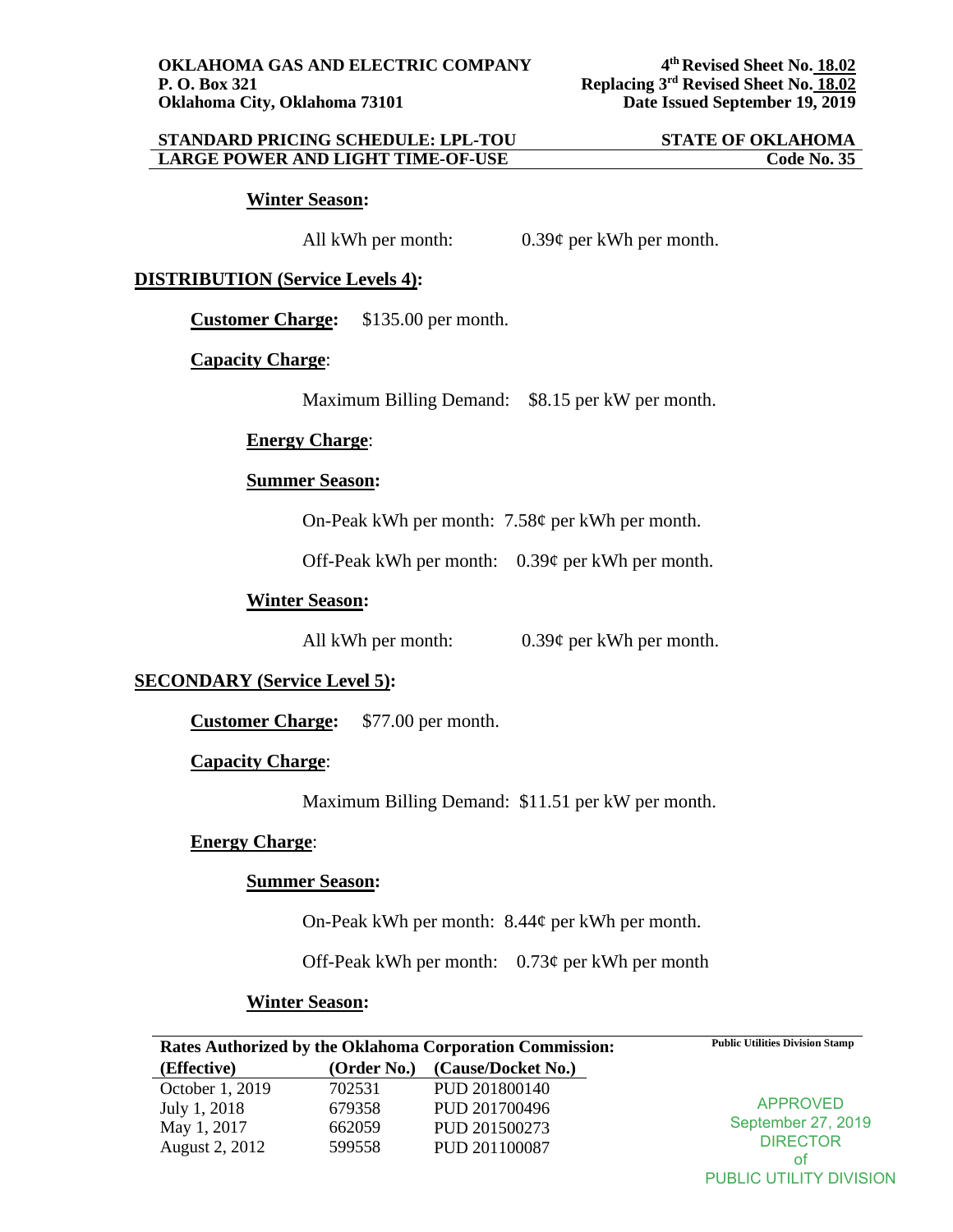## **STANDARD PRICING SCHEDULE: LPL-TOU STATE OF OKLAHOMA LARGE POWER AND LIGHT TIME-OF-USE**

All kWh per month:  $0.73¢$  per kWh per month.

### **DEFINITION OF SEASON:**

**Summer Season:** The five OG&E Revenue Months of June through October.

**On-Peak Hours:** From June 1 through September 30, beginning each day at 2:00 p.m. until 7:00 p.m. local time, excluding Saturday, Sundays, Independence Day (as observed) and Labor Day.

**Off-Peak Hours:** All hours not defined as On-Peak hours.

**Winter Season:** The seven OG&E Revenue Months of November through May.

**DETERMINATION OF MAXIMUM DEMAND:** The customer's Maximum Demand shall be the maximum rate at which energy is used for any period of 15 consecutive minutes of the month for which the bill is rendered as shown by the Company's demand meter.

**DETERMINATION OF MAXIMUM BILLING DEMAND:** The Maximum Billing Demand upon which the capacity charge is based shall be the Maximum Demand as determined above corrected for power factor, as set forth under Power Factor Clause; provided that no Maximum Billing Demand shall be considered as less than 25 percent of the highest Maximum Billing Demand corrected for power factor previously determined during the 12 months ending with the current month.

**POWER FACTOR CLAUSE:** The consumer shall at all times take and use power in such manner that the power factor shall be as nearly 100 percent as possible, but when the average power factor as determined by continuous measurement of lagging reactive kilovolt-ampere (kVAr) hours is less than 90 percent, the billing demand shall be determined by multiplying the maximum demand, measured by the demand meter for the billing period, by 90 and dividing the product thus obtained by the actual average power factor expressed in percent.

Customers under this schedule that have a minimum of 300 kW Maximum Demand must have suitable measuring equipment at the metering point to determine the customer's monthly maximum kVAr. For all customers with a monthly Maximum Demand of 300 kW or more, the Company shall install suitable measuring equipment to determine the customer's monthly maximum kVAr.

| <b>Rates Authorized by the Oklahoma Corporation Commission:</b> |             |                    | <b>Public Utilities Division Stamp</b> |
|-----------------------------------------------------------------|-------------|--------------------|----------------------------------------|
| (Effective)                                                     | (Order No.) | (Cause/Docket No.) |                                        |
| October 1, 2019                                                 | 702531      | PUD 201800140      | <b>APPROVED</b>                        |
| July 1, 2018                                                    | 679358      | PUD 201700496      |                                        |
| May 1, 2017                                                     | 662059      | PUD 201500273      | September 27, 2019                     |
| August 2, 2012                                                  | 599558      | PUD 201100087      | <b>DIRECTOR</b>                        |
|                                                                 |             |                    | οt                                     |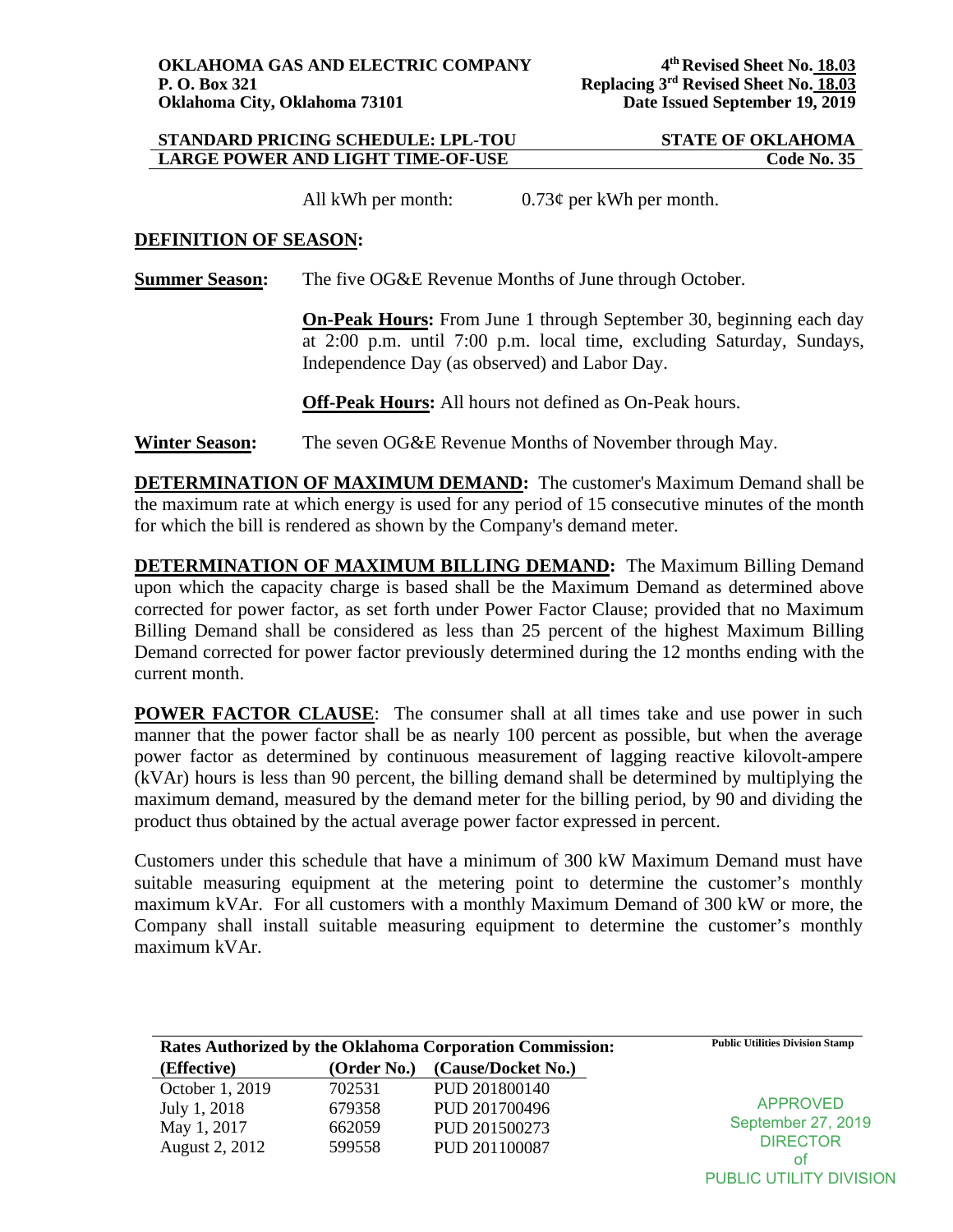## **STANDARD PRICING SCHEDULE: LPL-TOU STATE OF OKLAHOMA LARGE POWER AND LIGHT TIME-OF-USE Code No. 35**

The Company may install suitable measuring equipment at the metering point for any customer to determine the customer's monthly maximum kVAr if, in its sole judgment, such equipment is necessary.

**SERVICE LEVELS:** For purposes of this rate, the following shall apply:

**Service Level 1**: Shall mean service at any nominal standard voltage of the Company above 50 kV where service is rendered through a direct tap to the Company's prevailing transmission source.

**Service Level 2:** Shall mean service at any nominal standard voltage of the Company between 2 kV and 50 kV, both inclusive, where service is rendered through a Company Substation which has a transmission voltage source and the point of delivery is at the load side of the substation or from a circuit dedicated to the customer.

**Service Level 3:** Shall mean service at any nominal standard voltage of the Company between 2 kV and 50 kV, both inclusive, by a direct tap to the Company's prevailing distribution source from a circuit not dedicated to the customer.

**Service Level 4:** Shall mean service at any nominal standard voltage of the Company between 2 kV and 50 kV, both inclusive, where service is rendered through transformation from a Company prevailing distribution voltage source (2 kV to 50 kV) to a lower distribution voltage with metering at distribution voltage.

**Service Level 5:** Shall mean service at any nominal standard voltage of the Company less than 2,000 volts with metering at less than 2,000 volts.

# **Metering Adjustment:**

If the Company chooses to install its metering equipment on the load side of the customers' transformers, the kWh billed shall be increased by the amount of the transformer losses calculated as follows:

**Service Level 1:** 0.50 percent of the total kVA rating of the customer's transformers times 730 hours.

**Service Level 3:** 0.60 percent of the total kVA rating of the customer's transformers times 730 hours.

| <b>Rates Authorized by the Oklahoma Corporation Commission:</b> |             |                    | <b>Public Utilities Division Stamp</b> |
|-----------------------------------------------------------------|-------------|--------------------|----------------------------------------|
| (Effective)                                                     | (Order No.) | (Cause/Docket No.) |                                        |
| October 1, 2019                                                 | 702531      | PUD 201800140      | APPROVED<br>September 27, 2019         |
| July 1, 2018                                                    | 679358      | PUD 201700496      |                                        |
| May 1, 2017                                                     | 662059      | PUD 201500273      |                                        |
| August 2, 2012                                                  | 599558      | PUD 201100087      | <b>DIRECTOR</b>                        |
|                                                                 |             |                    | οt                                     |